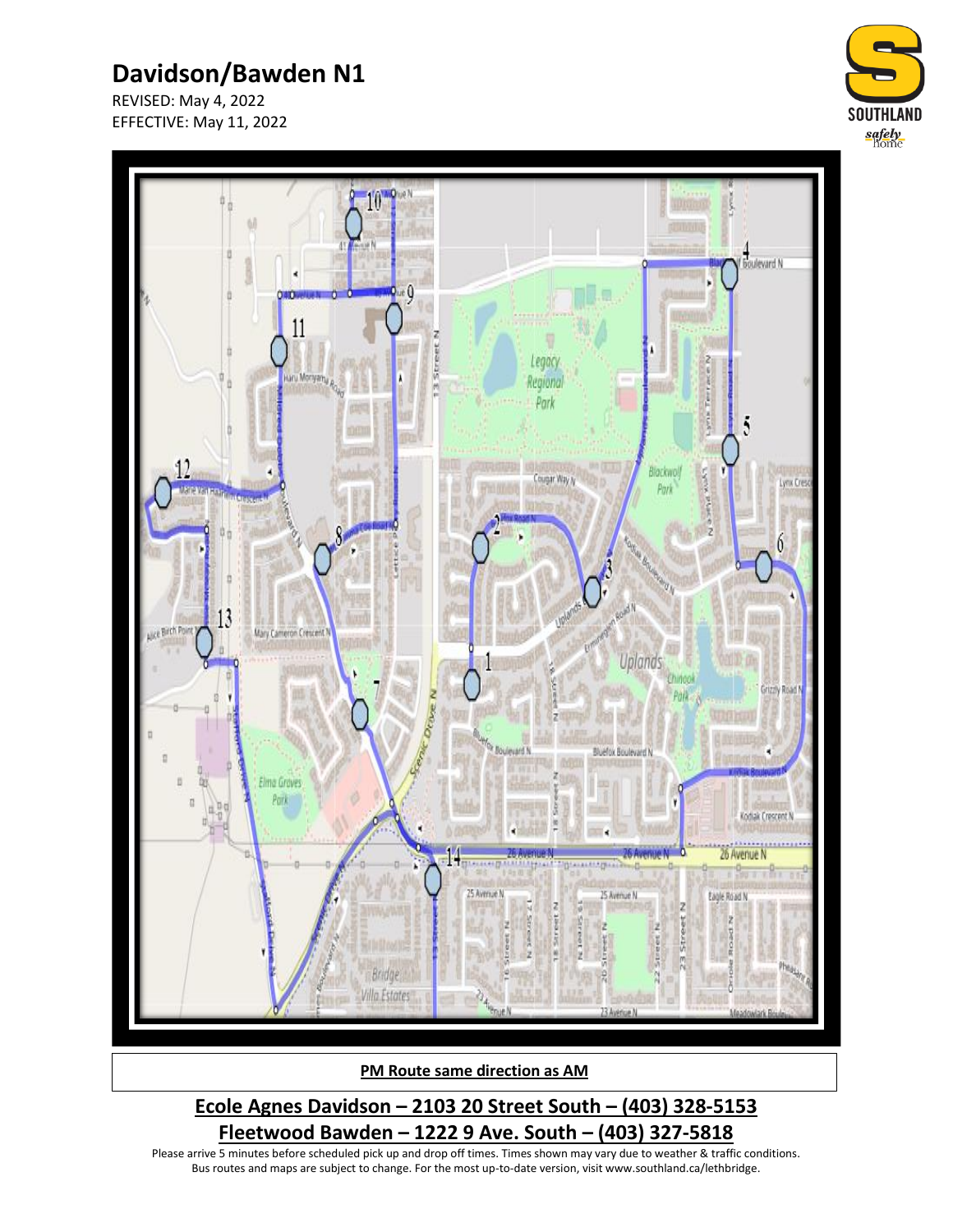## Davidson/Bawden N1

**REVISED: May 4, 2022** EFFECTIVE: May 11, 2022



- #1 7:38 AM Bluefox Road North Northbound Power Box (SSE)
- #2 7:39 AM Cougar Road North Northbound Alley
- #3 7:40 AM Uplands Blvd North Northbound LPT Stop #11013
- #4 7:43 AM Lynx Road North Southbound LPT Stop #11257
- #5 7:44 AM Lynx Road North Southbound Mailboxes
- #6 7:46 AM Kodiak Blvd North Eastbound LPT Stop #11016
- #7 7:50 AM Mildred Dobbs Blvd North Northbound LPT Stop #11007
- #8 7:51 AM Edith Emma Coe Road North Eastbound Mailboxes
- #9 7:53 AM Lettice Perry Road North Northbound LPT Stop #11006
- #10 7:55 AM 11 Street North Northbound Mailboxes
- #11 7:57 AM Mildred Dobbs Blyd North Southbound Park Entrance
- #12 7:59 AM Marie Van Haarlem Crescent North Westbound Cement Island
- #13 8:00 AM Jessie Mcleay Road North Southbound Mailboxes
- #14 8:04 AM 13 Street North Southbound Alley
- #15 8:15 AM Fleetwood-Bawden
- #16 8:25 AM Ecole Agnes Davidson

### Ecole Agnes Davidson - 2103 20 Street South - (403) 328-5153 Fleetwood Bawden – 1222 9 Ave. South – (403) 327-5818

Please arrive 5 minutes before scheduled pick up and drop off times. Times shown may vary due to weather & traffic conditions. Bus routes and maps are subject to change. For the most up-to-date version, visit www.southland.ca/lethbridge.